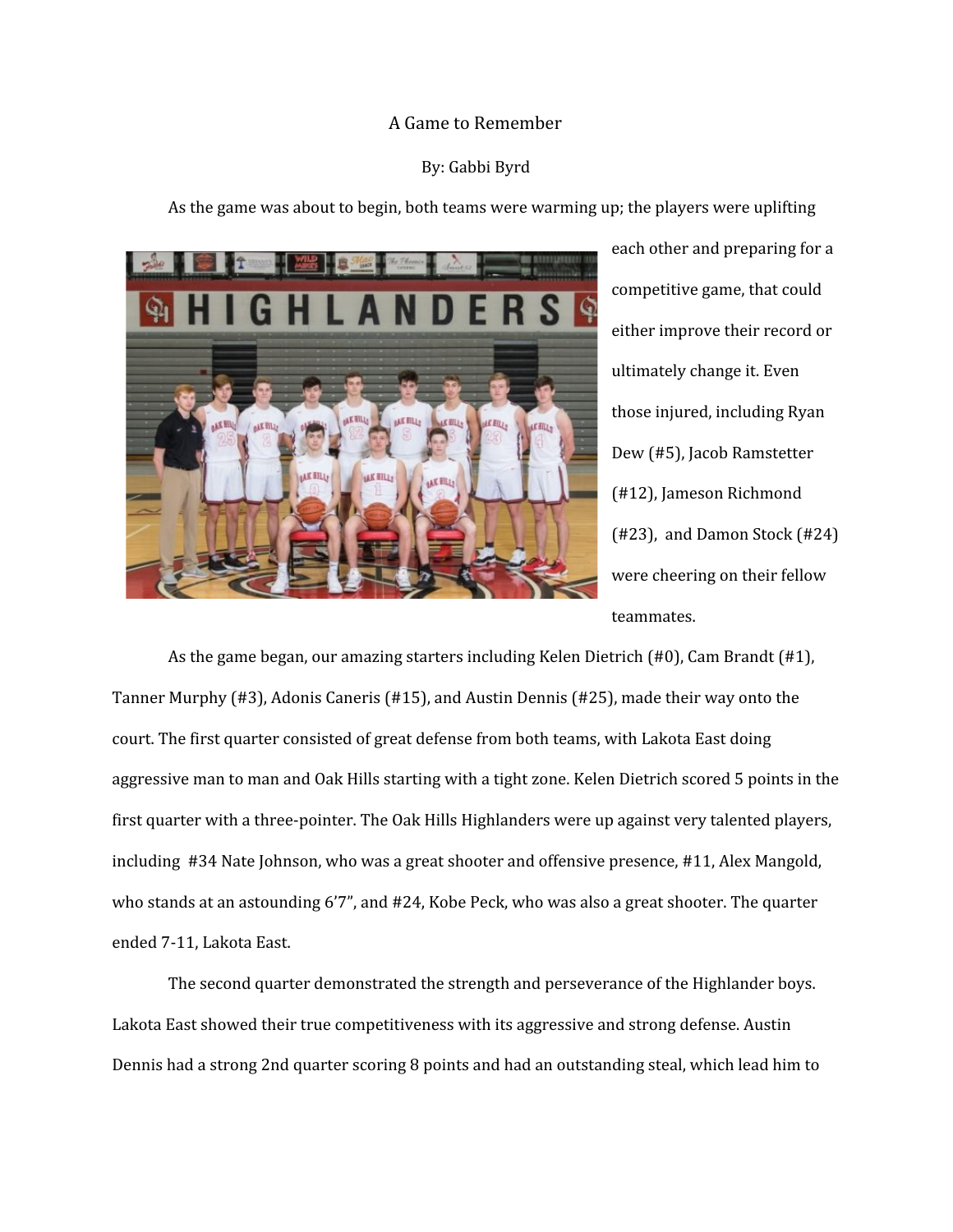the foul line where he, of course, made both shots. A significant highlight of this quarter is when Cam Brandt had a backdoor pass to Dennis, he proceeded to fake a shot causing his opponent to attempt to block. He showcased quick thinking when he took advantage of his opponent's misjudgment and went up for a layup, in which he made. Despite Oak Hills' great offense, they found themselves facing strong shooters outside of the paint. In fact, in the first half of the second quarter, Lakota East made 3 three-pointers. However, the varsity boys kept their heads up and continued to work hard ending the first half at 21-26, Lakota East.

## "2020 provides us with a very competitive and challenging schedule. Our team is looking forward to this opportunity."- Coach Price

The beginning of the second half consisted of frustrating moments and a showdown of true athleticism. The team faced a multitude of questionable calls by refs that led to many of the players having an increase of their fouls. In spite of the setbacks, the Highlanders kept their spirits high and kept their momentum. Kelen Dietrich had an amazing play when he made an unexpected cut to the ball past the defense and scored. The play that really hyped up the crowd, however, is when RJ Linenkugel (#4) made a half-court shot after the buzzer... but it's the thought that counts. The quarter ended with a score of 29-34, Lakota East, once more.

The final quarter is where the action really got exciting and tense. Both teams were in the bonus early in the quarter and this worked to Oak Hills' advantage. The team drew 7 fouls where they received 12 points; Dietrich made 7/12 of those foul points while Dennis made the rest. Both teams had well-thought-out plays that demonstrated their skill and talent on the court. With an assist by Dennis, Adonis Caneris was able to tie up the game 44-44. Toward the end of the game, tension rose to new heights especially when the Highlanders began to press the Thunderhawks.